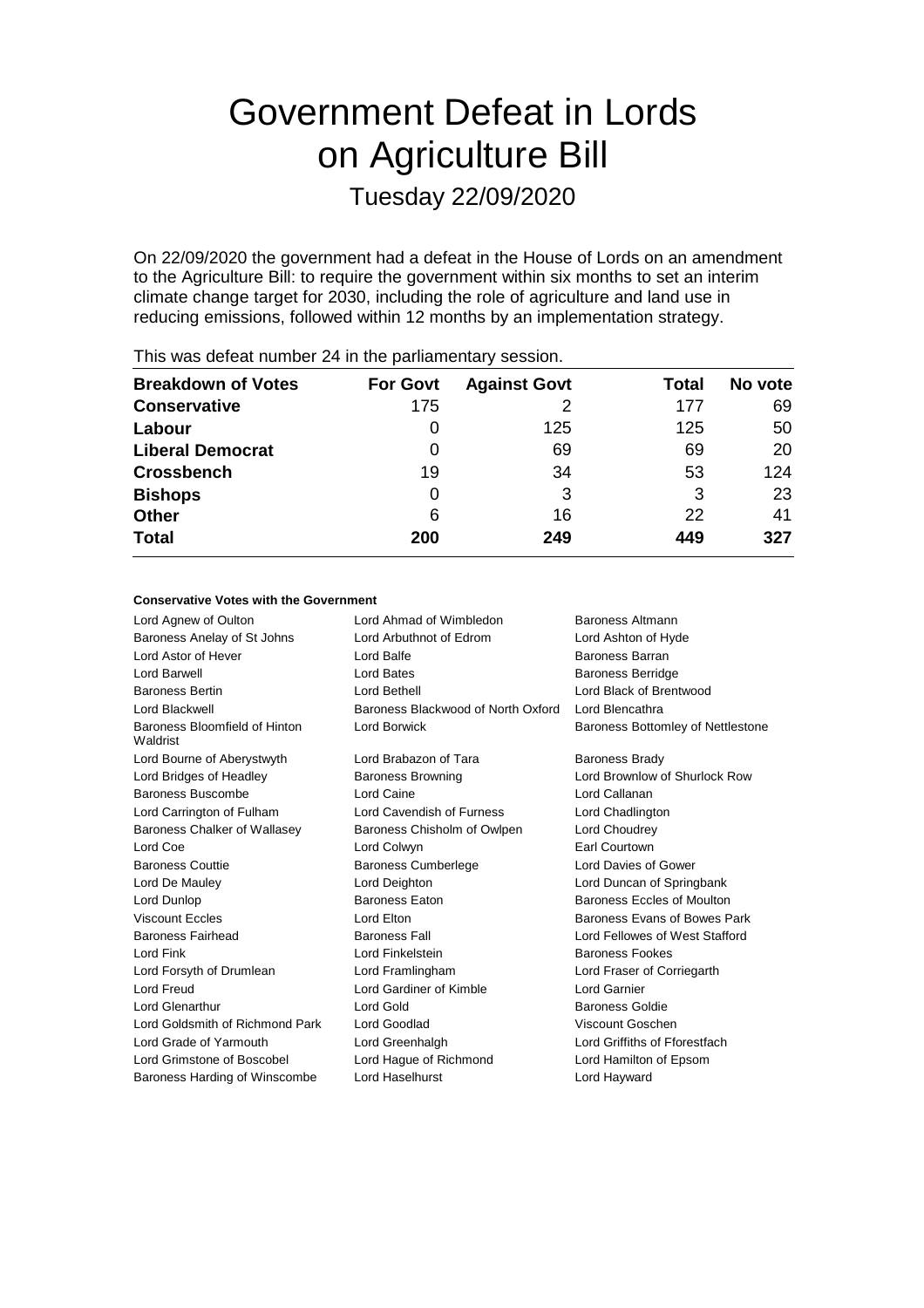Lord Wolfson of Aspley Guise Baroness Wyld Lord Young of Cookham Viscount Younger of Leckie

Lord Henley Lord Herbert of South Downs Baroness Hodgson of Abinger Lord Hodgson of Astley Abbotts Baroness Hooper Superviction and Horam Lord Howard of Lympne Earl Howe Lord Howell of Guildford Lord Hunt of Wirral Baroness Jenkin of Kennington Lord King of Bridgwater Lord Kirkham Lord Kirkhope of Harrogate Lord Lang of Monkton Lord Lansley **Lord Leigh of Hurley** Lord Lord Lilley Earl Lindsay Lord Lingfield Earl Liverpool Lord Livingston of Parkhead Marquess of Lothian Lord Lucas Lord Mackay of Clashfern Lord Mancroft Baroness Manzoor Baroness McGregor-Smith Lord McInnes of Kilwinning Baroness McIntosh of Pickering Baroness Meyer Baroness Mobarik Baroness Mone Duke of Montrose **Baroness Morgan of Cotes** Baroness Morris of Bolton Lord Moynihan Lord Nash Baroness Neville-Rolfe Baroness Newlove Baroness Nicholson of Winterbourne Baroness Noakes Lord Northbrook Lord Norton of Louth Lord O'Shaughnessy Lord Parkinson of Whitley Bay Baroness Penn Lord Pickles Baroness Pidding Lord Polak Lord Popat Lord Porter of Spalding **Lord Rana** Lord Reassess Lord Reassesses Baroness Redfern **Lord Ribeiro** Lord Ribeiro Viscount Ridley **Lord Risby Communist Communist Lord Robathan Communist Communist Communist Communist Communist Communist Communist Communist Communist Communist Communist Communist Communist Communist Communist Communist Communist Commun** Lord Rose of Monewden **Lord Rotherwick** Baroness Sanderson of Welton Lord Sassoon Baroness Sater Baroness Scott of Bybrook Lord Selkirk of Douglas Lord Sheikh Lord Sherbourne of Didsbury Lord Shinkwin Earl Shrewsbury Lord Smith of Hindhead Baroness Stedman-Scott Baroness Stroud Baroness Sugg Lord Swinfen Lord Taylor of Holbeach Lord Trefgarne Viscount Trenchard Lord Trimble Lord True Viscount Ullswater **Lord Vaizey of Didcot** Baroness Vere of Norbiton Baroness Verma Lord Wakeham Lord Waldegrave of North Hill Baroness Warsi Lord Wasserman Lord Wharton of Yarm Lord Whitby **Lord Willetts Baroness Williams of Trafford Lord Willetts Baroness Williams of Trafford** 

### **Conservative Votes against the Government**

Earl Caithness Lord Randall of Uxbridge

#### **Labour Votes with the Government**

## **Labour Votes against the Government**<br>Lord Adonis

Lord Anderson of Swansea Baroness Andrews Baroness Armstrong of Hill Top Lord Bach Baroness Bakewell Lord Bassam of Brighton Lord Berkeley Baroness Billingham Baroness Blower Lord Blunkett Lord Boateng Lord Bradley Lord Brooke of Alverthorpe **Lord Browne of Ladyton** Baroness Bryan of Partick Lord Campbell-Savours **Lord Carter of Coles** Baroness Chakrabarti Viscount Chandos Baroness Clark of Kilwinning Lord Clark of Windermere Baroness Corston **Baroness Crawley Baroness Crawley** Lord Davidson of Glen Clova Baroness Donaghy **Baroness Drake** Lord Dubs Lord Eatwell Lord Faulkner of Worcester Lord Foulkes of Cumnock Baroness Gale **Baroness Golding** Baroness Goudie **Baroness Goudie** Lord Grantchester Lord Griffiths of Burry Port Lord Grocott Lord Hain Viscount Hanworth Lord Harris of Haringey Lord Haskel Lord Haughey Lord Haworth Baroness Hayter of Kentish Town Baroness Healy of Primrose Hill Lord Hendy

Lord Allen of Kensington Lord Alli Baroness Henig **Baroness Hilton of Eggardon** Lord Hollick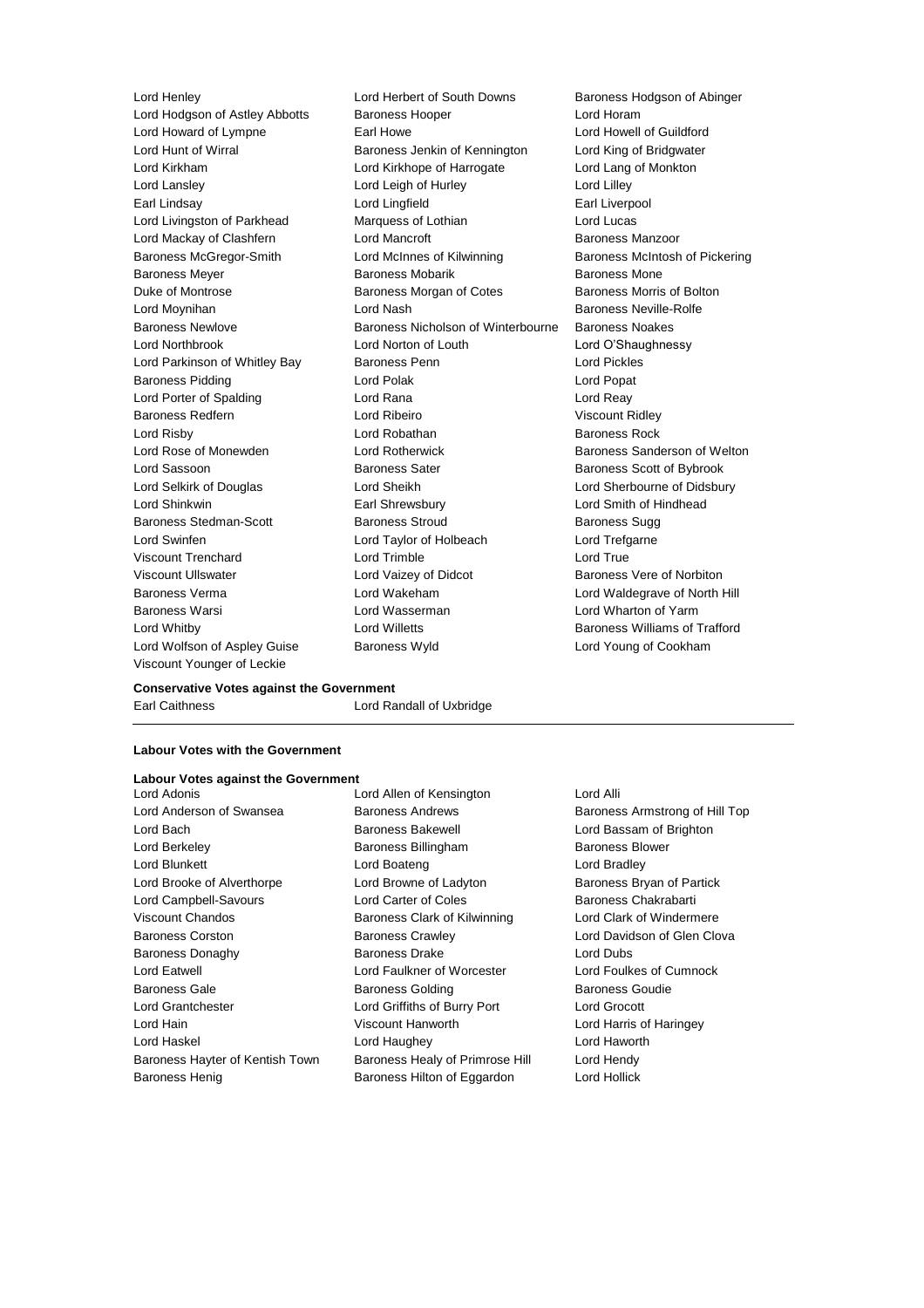| Lord Howarth of Newport        | Baroness Hughes of Stretford    | Lord Hunt of Kings Heath         |
|--------------------------------|---------------------------------|----------------------------------|
| Baroness Jones of Whitchurch   | Lord Jones                      | Lord Judd                        |
| Baroness Kennedy of The Shaws  | Lord Kennedy of Southwark       | Lord Knight of Weymouth          |
| Baroness Lawrence of Clarendon | Lord Layard                     | Lord Leitch                      |
| Lord Lennie                    | Lord Levy                       | Baroness Liddell of Coatdyke     |
| Lord Liddle                    | Baroness Lister of Burtersett   | Lord MacKenzie of Culkein        |
| <b>Baroness Mallalieu</b>      | Lord Mandelson                  | Baroness Massey of Darwen        |
| Lord Maxton                    | Lord McAvoy                     | Lord McConnell of Glenscorrodale |
| Baroness McIntosh of Hudnall   | Lord McKenzie of Luton          | Lord McNicol of West Kilbride    |
| Lord Mendelsohn                | Lord Mitchell                   | Baroness Morgan of Huyton        |
| Baroness Morris of Yardley     | Lord Murphy of Torfaen          | <b>Baroness Osamor</b>           |
| <b>Baroness Pitkeathley</b>    | Lord Ponsonby of Shulbrede      | <b>Lord Prescott</b>             |
| Baroness Primarolo             | <b>Baroness Prosser</b>         | Lord Puttnam                     |
| <b>Baroness Quin</b>           | Baroness Ramsay of Cartvale     | <b>Baroness Rebuck</b>           |
| Lord Reid of Cardowan          | Lord Robertson of Port Ellen    | Lord Rooker                      |
| Lord Rosser                    | Lord Rowlands                   | Baroness Royall of Blaisdon      |
| Lord Sawyer                    | <b>Baroness Sherlock</b>        | Viscount Simon                   |
| Baroness Smith of Basildon     | Baroness Smith of Gilmorehill   | Lord Snape                       |
| Lord Soley                     | Lord Stevenson of Balmacara     | Baroness Taylor of Bolton        |
| Lord Touhig                    | Lord Triesman                   | Lord Tunnicliffe                 |
| Lord Turnberg                  | Baroness Warwick of Undercliffe | Lord Watson of Invergowrie       |
| <b>Lord Watts</b>              | Lord West of Spithead           | Baroness Wheeler                 |
| <b>Baroness Whitaker</b>       | Lord Whitty                     | Baroness Wilcox of Newport       |
| Lord Wills                     | Lord Winston                    | Lord Wood of Anfield             |
| Lord Young of Norwood Green    | Baroness Young of Old Scone     |                                  |

#### **Liberal Democrat Votes with the Government**

| Liberal Democrat Votes against the Government |                                  |                                |
|-----------------------------------------------|----------------------------------|--------------------------------|
| Lord Addington                                | Lord Alderdice                   | Lord Allan of Hallam           |
| Baroness Bakewell of Hardington<br>Mandeville | <b>Baroness Barker</b>           | Baroness Benjamin              |
| Baroness Bonham-Carter of Yarnbury            | Baroness Bowles of Berkhamsted   | Lord Bruce of Bennachie        |
| Lord Burnett                                  | Baroness Burt of Solihull        | Lord Campbell of Pittenweem    |
| Lord Clement-Jones                            | <b>Lord Cotter</b>               | <b>Baroness Doocey</b>         |
| Baroness Featherstone                         | Lord Foster of Bath              | Lord Fox                       |
| Baroness Garden of Frognal                    | Lord German                      | Lord Goddard of Stockport      |
| Lord Greaves                                  | <b>Baroness Grender</b>          | <b>Baroness Hamwee</b>         |
| Baroness Harris of Richmond                   | <b>Baroness Humphreys</b>        | Lord Hussain                   |
| Baroness Hussein-Ece                          | Baroness Janke                   | Lord Jones of Cheltenham       |
| Baroness Kramer                               | Lord Lee of Trafford             | Lord Marks of Henley-on-Thames |
| Lord McNally                                  | Lord Newby                       | <b>Baroness Northover</b>      |
| Lord Paddick                                  | Lord Palmer of Childs Hill       | <b>Baroness Parminter</b>      |
| Baroness Pinnock                              | Lord Purvis of Tweed             | Baroness Randerson             |
| Lord Razzall                                  | Lord Redesdale                   | Lord Rennard                   |
| Lord Roberts of Llandudno                     | Baroness Scott of Needham Market | Lord Scriven                   |
| Lord Sharkey                                  | Baroness Sheehan                 | Lord Shipley                   |
| Lord Shutt of Greetland                       | Baroness Smith of Newnham        | Lord Stoneham of Droxford      |
| Lord Strasburger                              | Lord Stunell                     | <b>Baroness Suttie</b>         |
| Lord Taylor of Goss Moor                      | Lord Teverson                    | Baroness Thomas of Winchester  |
| Lord Thomas of Gresford                       | <b>Viscount Thurso</b>           | Lord Tope                      |
| Lord Tyler                                    | Baroness Tyler of Enfield        | Lord Wallace of Saltaire       |
| <b>Lord Wallace of Tankerness</b>             | <b>Baroness Walmslev</b>         | Lord Wrigglesworth             |